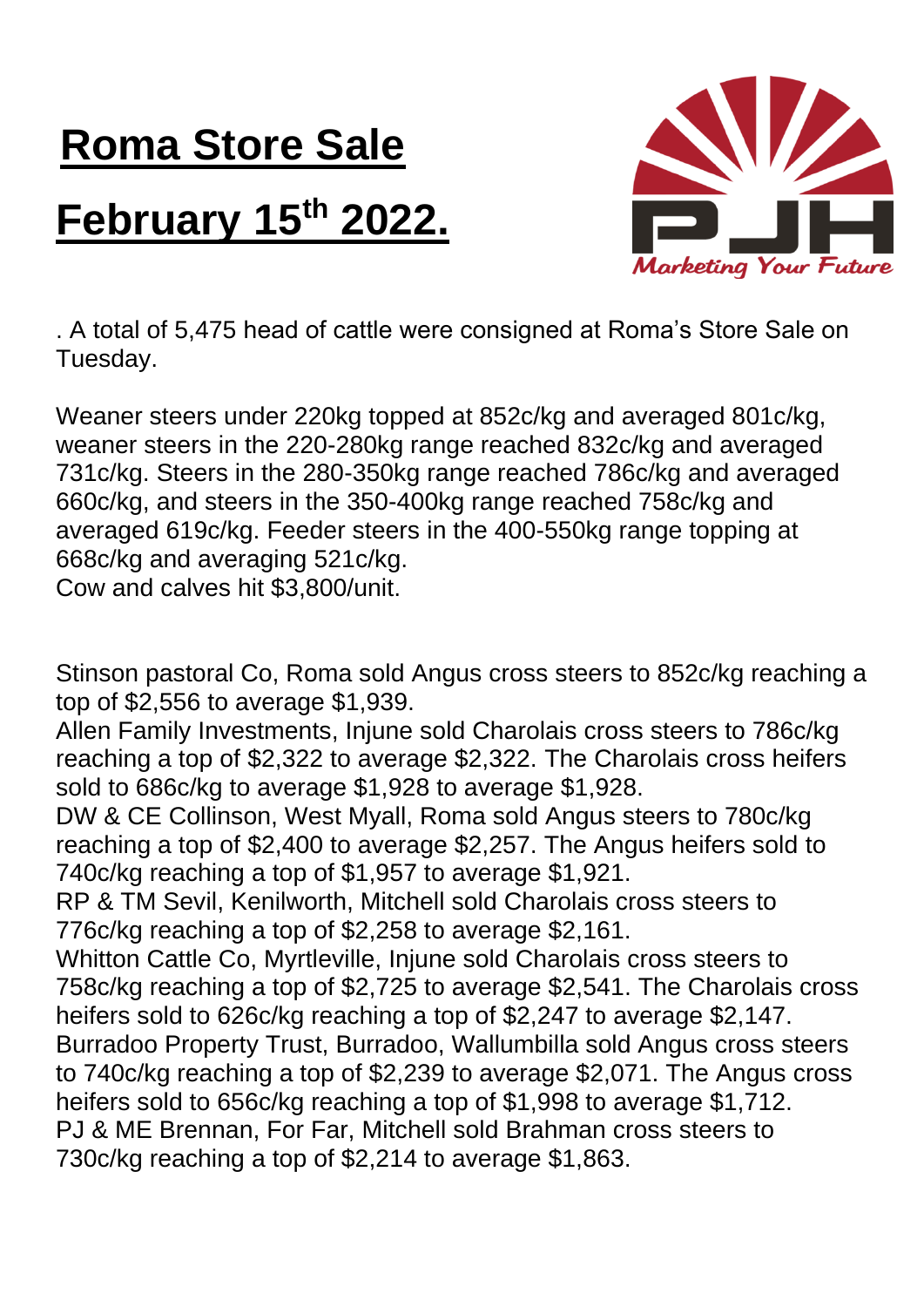CJ Russel sold Santa cross steers to 700c/kg reaching a top of \$2,273 to average \$2,154.

LJ & RD Yore, Jericho sold Droughtmaster steers to 698c/kg reaching a top of \$2,161 to average \$1,945. The Droughtmaster heifers sold to 590c/kg reaching a top of \$1,643 to average \$1,451.

Bass Cattle Co, Muldoon, Mungallala sold Droughtmaster cross steers to 686c/kg reaching a top of \$2,520 to average \$1,808.

RW & GE Jackson, Maintop, Injune sold Angus cross steers to 676c/kg reaching a top of \$2,260 to average \$2,199.

RK & CJ Austin, Kendall Park, Hannaford sold Simmental cross steers to 660c/kg reaching a top of \$2,394 to average \$2,366. The Simmental heifers sold to 658c/kg reaching a top of \$2,064 to average \$2,064.

MG & LJ Huntly, Kilburnie, Muckadilla sold Charolais cross steers to 658c/kg reaching a top of \$2,529 to average \$2,340.

West Farming Pty, Loomeah, Roma sold Hereford cross steers to 622c/kg reaching a top of 2,718 to average \$2,694.

Bruce Smith, Roma sold Santa cross steers to 600c/kg reaching a top of \$2,784 to average \$2,672.

John & Cathy Beitz, Westwood, Amby sold Santa cross steers to 638c/kg reaching a top of \$2,390 to average \$2,382. The Santa cross heifers sold to 594c/kg reaching a top of \$1,999 to average \$1,999.

DT & KA York Family Trust, Wattle Park, Wallumbilla sold Simbrah cross steers to 580c/kg reaching a top of \$2,573 to average \$2,533.

SF & HE Wilkin, Everbroke, Roma sold Charolais cross steers to 572c/kg reaching a top of \$2,792 to average \$2,792.

Wellwater Pastoral Co, Wellwater, Tambo sold Angus cross steers to 568c/kg reaching a top of \$2,577 to average \$2,397.

P & HA Sanderson, Mundalya, Yuleba sold Santa cross steers to 567c/kg reaching a top of \$2,543 to average \$2,464.

Kilmorey Cattle Co, Kilmorey, Mitchell sold Droughtmaster cross steers to 552c/kg reaching a top of \$2,631 to average \$2,539.

TE O'Brien, Tyrone, Roma sold Shorthorn cross steers to 470c/kg reaching a top of \$2,426 to average \$2,354.

MJ & ZM Bonisch, Linga Longa, Injune sold Brahman steers to 456c/kg reaching a top of \$2,810 to average \$2,699.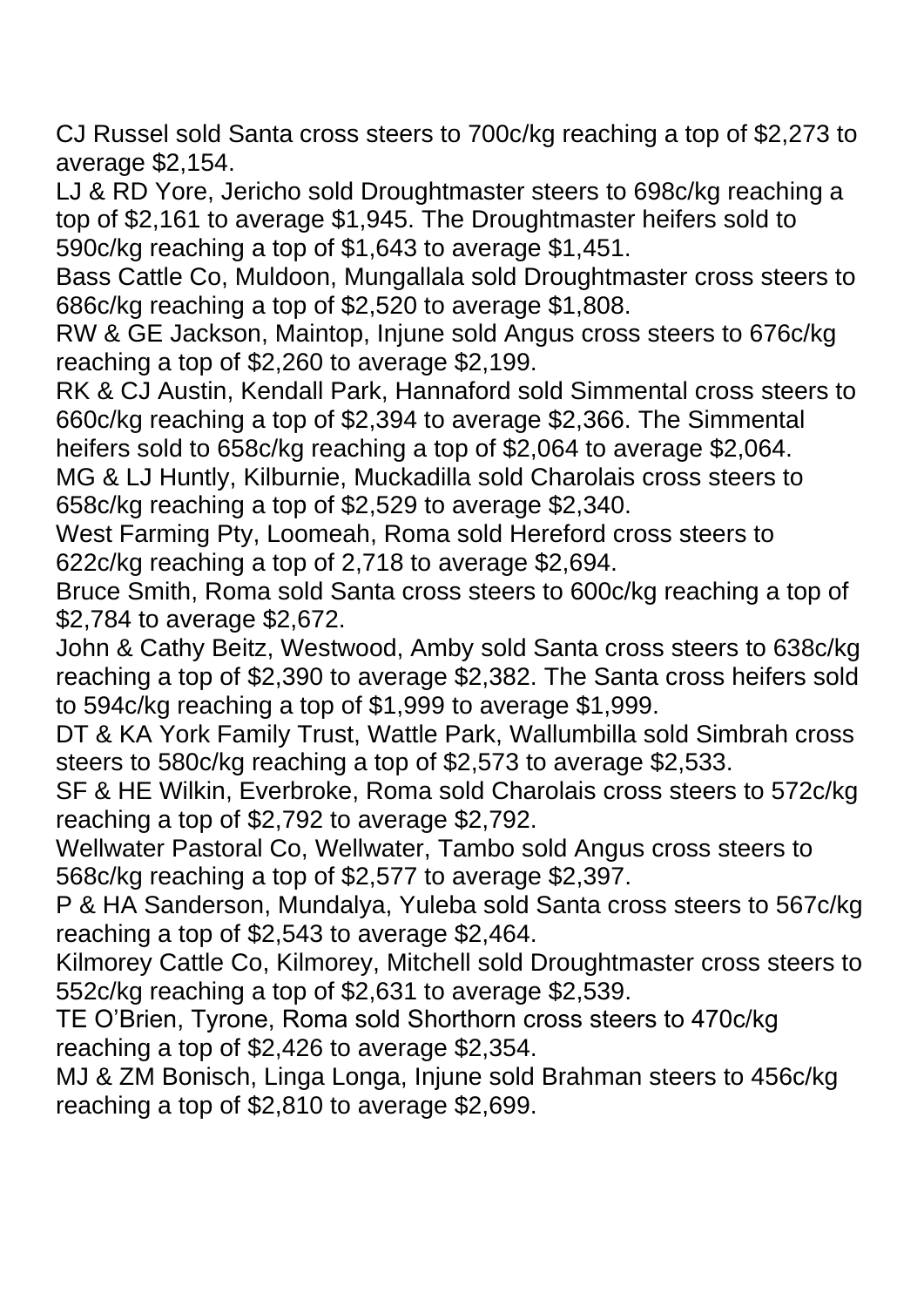Heifers under 220kg topped at 708c/kg and averaged 491c/kg, while heifers in the 220-280kg range topped at 740c/kg and averaged 609c/kg. Heifers in the 280-350kg range topped at 722c/kg, averaging 585c/kg. Heifers in the 350-450kg range topped at 628c/kg, averaging 536c/kg.

G Wilson, Kaywarra, Injune sold Charolais cross heifers sold to 634c/kg reaching a top of \$2,295 to average \$2,049.

Ferrier & Sons, Riverslea North, Roma sold Brangus heifers to 584c/kg reaching a top of \$2,286 to average \$2,220.

ID & DE Duff, Duffields, Injune sold Limousin cross heifers to 572c/kg reaching a top of \$2,286 to average \$ 2,169.

Cows in the 300-400kg range reached 354c/kg and averaged 297c/kg, while cows in the 400kg-500kg range reached 420c/kg and averaged 361c/kg. Cows over 500kg topped at 405c/kg, averaging 389c/kg.

FL & MR Miller, North Kooringa, Roma sold Angus cows to 386c/kg reaching a top of \$3,275 to average \$2,827.

D & R Sargood, North Yarrawonga, Charleville sold Angus cows and calves to \$3,800/unit.

AJM Pastoral Company, Mt Alfred, Cunnamulla sold Composite cows and calves to \$3,460/unit.

## *NEXT STORE SALE IS 22nd FEBRUARY PJH SELL 8 th POSITION*